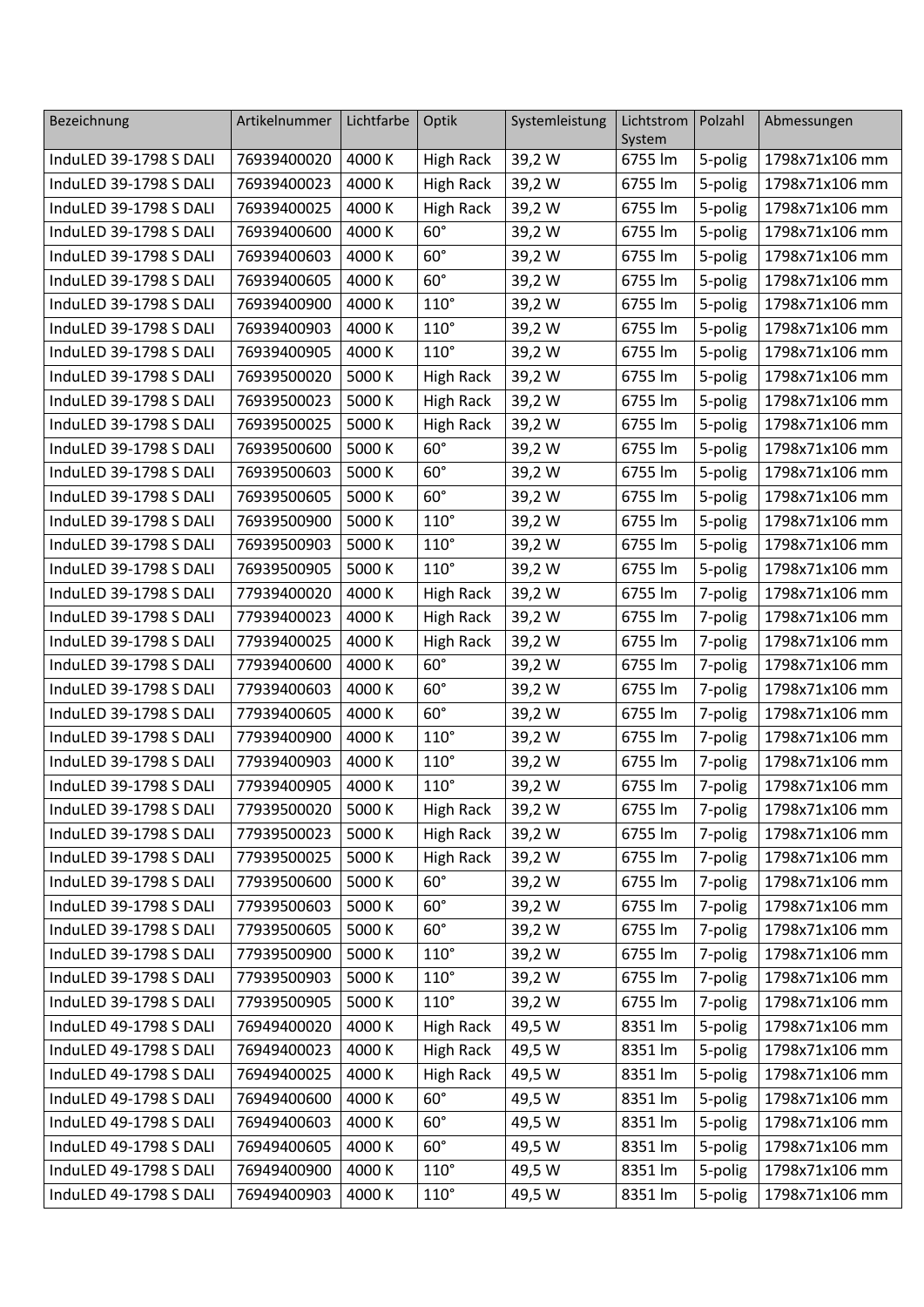| InduLED 49-1798 S DALI | 76949400905 | 4000 K | $110^\circ$      | 49,5 W | 8351 lm | 5-polig | 1798x71x106 mm |
|------------------------|-------------|--------|------------------|--------|---------|---------|----------------|
| InduLED 49-1798 S DALI | 76949500020 | 5000 K | <b>High Rack</b> | 49,5 W | 8351 lm | 5-polig | 1798x71x106 mm |
| InduLED 49-1798 S DALI | 76949500023 | 5000 K | <b>High Rack</b> | 49,5 W | 8351 lm | 5-polig | 1798x71x106 mm |
| InduLED 49-1798 S DALI | 76949500025 | 5000 K | <b>High Rack</b> | 49,5 W | 8351 lm | 5-polig | 1798x71x106 mm |
| InduLED 49-1798 S DALI | 76949500600 | 5000 K | $60^\circ$       | 49,5 W | 8351 lm | 5-polig | 1798x71x106 mm |
| InduLED 49-1798 S DALI | 76949500603 | 5000 K | $60^\circ$       | 49,5 W | 8351 lm | 5-polig | 1798x71x106 mm |
| InduLED 49-1798 S DALI | 76949500605 | 5000 K | $60^\circ$       | 49,5 W | 8351 lm | 5-polig | 1798x71x106 mm |
| InduLED 49-1798 S DALI | 76949500900 | 5000 K | $110^\circ$      | 49,5 W | 8351 lm | 5-polig | 1798x71x106 mm |
| InduLED 49-1798 S DALI | 76949500903 | 5000 K | $110^\circ$      | 49,5 W | 8351 lm | 5-polig | 1798x71x106 mm |
| InduLED 49-1798 S DALI | 76949500905 | 5000 K | $110^\circ$      | 49,5 W | 8351 lm | 5-polig | 1798x71x106 mm |
| InduLED 49-1798 S DALI | 77949400020 | 4000 K | <b>High Rack</b> | 49,5 W | 8351 lm | 7-polig | 1798x71x106 mm |
| InduLED 49-1798 S DALI | 77949400023 | 4000 K | <b>High Rack</b> | 49,5 W | 8351 lm | 7-polig | 1798x71x106 mm |
| InduLED 49-1798 S DALI | 77949400025 | 4000 K | <b>High Rack</b> | 49,5 W | 8351 lm | 7-polig | 1798x71x106 mm |
| InduLED 49-1798 S DALI | 77949400600 | 4000 K | $60^\circ$       | 49,5 W | 8351 lm | 7-polig | 1798x71x106 mm |
| InduLED 49-1798 S DALI | 77949400603 | 4000 K | $60^\circ$       | 49,5 W | 8351 lm | 7-polig | 1798x71x106 mm |
| InduLED 49-1798 S DALI | 77949400605 | 4000 K | $60^\circ$       | 49,5 W | 8351 lm | 7-polig | 1798x71x106 mm |
| InduLED 49-1798 S DALI | 77949400900 | 4000 K | $110^\circ$      | 49,5 W | 8351 lm | 7-polig | 1798x71x106 mm |
| InduLED 49-1798 S DALI | 77949400903 | 4000 K | $110^\circ$      | 49,5 W | 8351 lm | 7-polig | 1798x71x106 mm |
| InduLED 49-1798 S DALI | 77949400905 | 4000 K | $110^\circ$      | 49,5 W | 8351 lm | 7-polig | 1798x71x106 mm |
| InduLED 49-1798 S DALI | 77949500020 | 5000 K | <b>High Rack</b> | 49,5 W | 8351 lm | 7-polig | 1798x71x106 mm |
| InduLED 49-1798 S DALI | 77949500023 | 5000 K | <b>High Rack</b> | 49,5 W | 8351 lm | 7-polig | 1798x71x106 mm |
| InduLED 49-1798 S DALI | 77949500025 | 5000 K | <b>High Rack</b> | 49,5 W | 8351 lm | 7-polig | 1798x71x106 mm |
| InduLED 49-1798 S DALI | 77949500600 | 5000 K | $60^\circ$       | 49,5 W | 8351 lm | 7-polig | 1798x71x106 mm |
| InduLED 49-1798 S DALI | 77949500603 | 5000 K | $60^\circ$       | 49,5 W | 8351 lm | 7-polig | 1798x71x106 mm |
| InduLED 49-1798 S DALI | 77949500605 | 5000 K | $60^\circ$       | 49,5 W | 8351 lm | 7-polig | 1798x71x106 mm |
| InduLED 49-1798 S DALI | 77949500900 | 5000 K | $110^\circ$      | 49,5 W | 8351 lm | 7-polig | 1798x71x106 mm |
| InduLED 49-1798 S DALI | 77949500903 | 5000 K | $110^\circ$      | 49,5 W | 8351 lm | 7-polig | 1798x71x106 mm |
| InduLED 49-1798 S DALI | 77949500905 | 5000 K | $110^\circ$      | 49,5 W | 8351 lm | 7-polig | 1798x71x106 mm |
| InduLED 60-1798 S DALI | 76960400020 | 4000 K | <b>High Rack</b> | 60,0 W | 9947 lm | 5-polig | 1798x71x106 mm |
| InduLED 60-1798 S DALI | 76960400023 | 4000 K | <b>High Rack</b> | 60,0 W | 9947 lm | 5-polig | 1798x71x106 mm |
| InduLED 60-1798 S DALI | 76960400025 | 4000 K | <b>High Rack</b> | 60,0 W | 9947 lm | 5-polig | 1798x71x106 mm |
| InduLED 60-1798 S DALI | 76960400600 | 4000 K | $60^\circ$       | 60,0 W | 9947 lm | 5-polig | 1798x71x106 mm |
| InduLED 60-1798 S DALI | 76960400603 | 4000 K | $60^\circ$       | 60,0 W | 9947 lm | 5-polig | 1798x71x106 mm |
| InduLED 60-1798 S DALI | 76960400605 | 4000 K | $60^\circ$       | 60,0 W | 9947 lm | 5-polig | 1798x71x106 mm |
| InduLED 60-1798 S DALI | 76960400900 | 4000 K | $110^\circ$      | 60,0 W | 9947 lm | 5-polig | 1798x71x106 mm |
| InduLED 60-1798 S DALI | 76960400903 | 4000 K | $110^\circ$      | 60,0 W | 9947 lm | 5-polig | 1798x71x106 mm |
| InduLED 60-1798 S DALI | 76960400905 | 4000 K | $110^\circ$      | 60,0 W | 9947 lm | 5-polig | 1798x71x106 mm |
| InduLED 60-1798 S DALI | 76960500020 | 5000 K | <b>High Rack</b> | 60,0 W | 9947 lm | 5-polig | 1798x71x106 mm |
| InduLED 60-1798 S DALI | 76960500023 | 5000 K | <b>High Rack</b> | 60,0 W | 9947 lm | 5-polig | 1798x71x106 mm |
| InduLED 60-1798 S DALI | 76960500025 | 5000 K | <b>High Rack</b> | 60,0 W | 9947 lm | 5-polig | 1798x71x106 mm |
| InduLED 60-1798 S DALI | 76960500600 | 5000 K | $60^\circ$       | 60,0 W | 9947 lm | 5-polig | 1798x71x106 mm |
| InduLED 60-1798 S DALI | 76960500603 | 5000 K | $60^\circ$       | 60,0 W | 9947 lm | 5-polig | 1798x71x106 mm |
| InduLED 60-1798 S DALI | 76960500605 | 5000 K | $60^\circ$       | 60,0 W | 9947 lm | 5-polig | 1798x71x106 mm |
| InduLED 60-1798 S DALI | 76960500900 | 5000 K | $110^\circ$      | 60,0 W | 9947 lm | 5-polig | 1798x71x106 mm |
| InduLED 60-1798 S DALI | 76960500903 | 5000 K | $110^\circ$      | 60,0 W | 9947 lm | 5-polig | 1798x71x106 mm |
| InduLED 60-1798 S DALI | 76960500905 | 5000 K | $110^\circ$      | 60,0 W | 9947 lm | 5-polig | 1798x71x106 mm |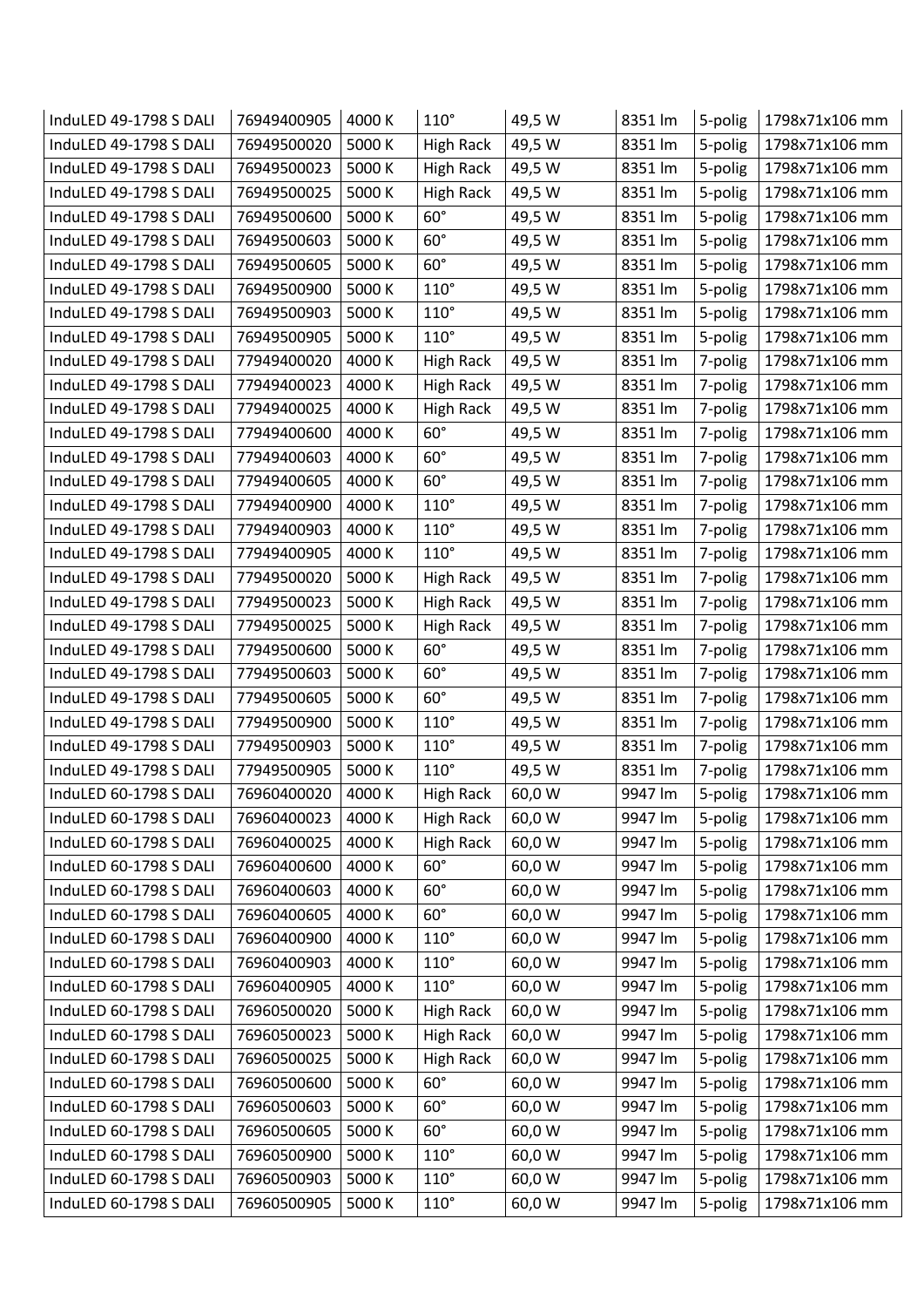| 60,0 W<br>InduLED 60-1798 S DALI<br>77960400023<br>4000 K<br>9947 lm<br>1798x71x106 mm<br><b>High Rack</b><br>7-polig<br>InduLED 60-1798 S DALI<br>77960400025<br>4000 K<br><b>High Rack</b><br>60,0 W<br>9947 lm<br>7-polig<br>1798x71x106 mm<br>$60^\circ$<br>InduLED 60-1798 S DALI<br>4000 K<br>60,0 W<br>77960400600<br>9947 lm<br>1798x71x106 mm<br>7-polig<br>$60^\circ$<br>InduLED 60-1798 S DALI<br>77960400603<br>4000 K<br>1798x71x106 mm<br>9947 lm<br>7-polig |
|----------------------------------------------------------------------------------------------------------------------------------------------------------------------------------------------------------------------------------------------------------------------------------------------------------------------------------------------------------------------------------------------------------------------------------------------------------------------------|
|                                                                                                                                                                                                                                                                                                                                                                                                                                                                            |
|                                                                                                                                                                                                                                                                                                                                                                                                                                                                            |
|                                                                                                                                                                                                                                                                                                                                                                                                                                                                            |
| 60,0 W                                                                                                                                                                                                                                                                                                                                                                                                                                                                     |
| $60^\circ$<br>InduLED 60-1798 S DALI<br>4000 K<br>60,0 W<br>1798x71x106 mm<br>77960400605<br>9947 lm<br>7-polig                                                                                                                                                                                                                                                                                                                                                            |
| $110^\circ$<br>InduLED 60-1798 S DALI<br>77960400900<br>4000 K<br>60,0 W<br>9947 lm<br>7-polig<br>1798x71x106 mm                                                                                                                                                                                                                                                                                                                                                           |
| $110^\circ$<br>InduLED 60-1798 S DALI<br>77960400903<br>4000 K<br>60,0 W<br>9947 lm<br>1798x71x106 mm<br>7-polig                                                                                                                                                                                                                                                                                                                                                           |
| 4000 K<br>$110^\circ$<br>60,0 W<br>InduLED 60-1798 S DALI<br>77960400905<br>9947 lm<br>1798x71x106 mm<br>7-polig                                                                                                                                                                                                                                                                                                                                                           |
| InduLED 60-1798 S DALI<br>77960500020<br>5000 K<br>60,0 W<br><b>High Rack</b><br>9947 lm<br>7-polig<br>1798x71x106 mm                                                                                                                                                                                                                                                                                                                                                      |
| 5000 K<br>60,0 W<br>InduLED 60-1798 S DALI<br>77960500023<br><b>High Rack</b><br>1798x71x106 mm<br>9947 lm<br>7-polig                                                                                                                                                                                                                                                                                                                                                      |
| InduLED 60-1798 S DALI<br>77960500025<br>5000 K<br>60,0 W<br>1798x71x106 mm<br><b>High Rack</b><br>9947 lm<br>7-polig                                                                                                                                                                                                                                                                                                                                                      |
| $60^\circ$<br>InduLED 60-1798 S DALI<br>77960500600<br>5000 K<br>60,0 W<br>1798x71x106 mm<br>9947 lm<br>7-polig                                                                                                                                                                                                                                                                                                                                                            |
| InduLED 60-1798 S DALI<br>77960500603<br>5000 K<br>$60^\circ$<br>60,0 W<br>9947 lm<br>1798x71x106 mm<br>7-polig                                                                                                                                                                                                                                                                                                                                                            |
| $60^\circ$<br>InduLED 60-1798 S DALI<br>77960500605<br>5000 K<br>60,0 W<br>1798x71x106 mm<br>9947 lm<br>7-polig                                                                                                                                                                                                                                                                                                                                                            |
| $110^{\circ}$<br>5000 K<br>60,0 W<br>InduLED 60-1798 S DALI<br>77960500900<br>1798x71x106 mm<br>9947 lm<br>7-polig                                                                                                                                                                                                                                                                                                                                                         |
| InduLED 60-1798 S DALI<br>77960500903<br>5000 K<br>$110^\circ$<br>60,0 W<br>9947 lm<br>7-polig<br>1798x71x106 mm                                                                                                                                                                                                                                                                                                                                                           |
| $110^\circ$<br>5000 K<br>60,0 W<br>InduLED 60-1798 S DALI<br>77960500905<br>9947 lm<br>1798x71x106 mm<br>7-polig                                                                                                                                                                                                                                                                                                                                                           |
| 4000 K<br>InduLED 70-1798 S DALI<br>76970400020<br><b>High Rack</b><br>70,0 W<br>11471 lm<br>5-polig<br>1798x71x106 mm                                                                                                                                                                                                                                                                                                                                                     |
| InduLED 70-1798 S DALI<br>76970400023<br>4000 K<br>70,0 W<br>11471 lm<br><b>High Rack</b><br>5-polig<br>1798x71x106 mm                                                                                                                                                                                                                                                                                                                                                     |
| InduLED 70-1798 S DALI<br>76970400025<br>4000 K<br>70,0 W<br>11471 lm<br><b>High Rack</b><br>5-polig<br>1798x71x106 mm                                                                                                                                                                                                                                                                                                                                                     |
| $60^\circ$<br>InduLED 70-1798 S DALI<br>4000 K<br>70,0 W<br>76970400600<br>11471 lm<br>5-polig<br>1798x71x106 mm                                                                                                                                                                                                                                                                                                                                                           |
| $60^\circ$<br>InduLED 70-1798 S DALI<br>76970400603<br>4000 K<br>70,0 W<br>11471 lm<br>1798x71x106 mm<br>5-polig                                                                                                                                                                                                                                                                                                                                                           |
| InduLED 70-1798 S DALI<br>4000 K<br>$60^\circ$<br>11471 lm<br>76970400605<br>70,0 W<br>5-polig<br>1798x71x106 mm                                                                                                                                                                                                                                                                                                                                                           |
| $110^\circ$<br>InduLED 70-1798 S DALI<br>76970400900<br>4000 K<br>70,0 W<br>11471 lm<br>5-polig<br>1798x71x106 mm                                                                                                                                                                                                                                                                                                                                                          |
| InduLED 70-1798 S DALI<br>76970400903<br>4000 K<br>$110^\circ$<br>70,0 W<br>11471 lm<br>5-polig<br>1798x71x106 mm                                                                                                                                                                                                                                                                                                                                                          |
| $110^\circ$<br>InduLED 70-1798 S DALI<br>4000 K<br>70,0 W<br>11471 lm<br>76970400905<br>5-polig<br>1798x71x106 mm                                                                                                                                                                                                                                                                                                                                                          |
| 5000 K<br>70,0 W<br>11471 lm<br>InduLED 70-1798 S DALI<br>76970500020<br><b>High Rack</b><br>5-polig<br>1798x71x106 mm                                                                                                                                                                                                                                                                                                                                                     |
| InduLED 70-1798 S DALI<br>76970500023<br>5000 K<br>70,0 W<br>1798x71x106 mm<br>High Rack<br>11471 lm<br>5-polig                                                                                                                                                                                                                                                                                                                                                            |
| 76970500025<br>InduLED 70-1798 S DALI<br>5000 K<br><b>High Rack</b><br>70,0 W<br>11471 lm<br>5-polig<br>1798x71x106 mm                                                                                                                                                                                                                                                                                                                                                     |
| $60^\circ$<br>76970500600<br>5000 K<br>70,0 W<br>11471 lm<br>5-polig<br>InduLED 70-1798 S DALI<br>1798x71x106 mm                                                                                                                                                                                                                                                                                                                                                           |
| 76970500603<br>5000 K<br>$60^\circ$<br>InduLED 70-1798 S DALI<br>70,0 W<br>11471 lm<br>5-polig<br>1798x71x106 mm                                                                                                                                                                                                                                                                                                                                                           |
| 76970500605<br>$60^\circ$<br>70,0 W<br>InduLED 70-1798 S DALI<br>5000 K<br>11471 lm<br>5-polig<br>1798x71x106 mm                                                                                                                                                                                                                                                                                                                                                           |
| InduLED 70-1798 S DALI<br>76970500900<br>5000 K<br>$110^\circ$<br>70,0 W<br>11471 lm<br>5-polig<br>1798x71x106 mm                                                                                                                                                                                                                                                                                                                                                          |
| 76970500903<br>5000 K<br>$110^\circ$<br>70,0 W<br>InduLED 70-1798 S DALI<br>11471 lm<br>5-polig<br>1798x71x106 mm                                                                                                                                                                                                                                                                                                                                                          |
| InduLED 70-1798 S DALI<br>76970500905<br>5000 K<br>$110^\circ$<br>70,0 W<br>11471 lm<br>1798x71x106 mm<br>5-polig                                                                                                                                                                                                                                                                                                                                                          |
| InduLED 70-1798 S DALI<br>77970400020<br>4000 K<br><b>High Rack</b><br>70,0 W<br>11471 lm<br>7-polig<br>1798x71x106 mm                                                                                                                                                                                                                                                                                                                                                     |
| 4000 K<br>70,0 W<br>InduLED 70-1798 S DALI<br>77970400023<br><b>High Rack</b><br>11471 lm<br>7-polig<br>1798x71x106 mm                                                                                                                                                                                                                                                                                                                                                     |
| InduLED 70-1798 S DALI<br>77970400025<br>4000 K<br><b>High Rack</b><br>70,0 W<br>11471 lm<br>7-polig<br>1798x71x106 mm                                                                                                                                                                                                                                                                                                                                                     |
| $60^\circ$<br>77970400600<br>4000 K<br>InduLED 70-1798 S DALI<br>70,0 W<br>11471 lm<br>7-polig<br>1798x71x106 mm                                                                                                                                                                                                                                                                                                                                                           |
|                                                                                                                                                                                                                                                                                                                                                                                                                                                                            |
| InduLED 70-1798 S DALI<br>77970400603<br>4000 K<br>$60^\circ$<br>70,0 W<br>11471 lm<br>7-polig<br>1798x71x106 mm                                                                                                                                                                                                                                                                                                                                                           |
| $60^\circ$<br>InduLED 70-1798 S DALI<br>77970400605<br>4000 K<br>70,0 W<br>11471 lm<br>7-polig<br>1798x71x106 mm                                                                                                                                                                                                                                                                                                                                                           |
| InduLED 70-1798 S DALI<br>77970400900<br>4000 K<br>$110^\circ$<br>70,0 W<br>11471 lm<br>7-polig<br>1798x71x106 mm                                                                                                                                                                                                                                                                                                                                                          |
| InduLED 70-1798 S DALI<br>77970400903<br>$110^\circ$<br>4000 K<br>70,0 W<br>11471 lm<br>7-polig<br>1798x71x106 mm                                                                                                                                                                                                                                                                                                                                                          |
| $110^\circ$<br>70,0 W<br>InduLED 70-1798 S DALI<br>77970400905<br>4000 K<br>11471 lm<br>1798x71x106 mm<br>7-polig                                                                                                                                                                                                                                                                                                                                                          |